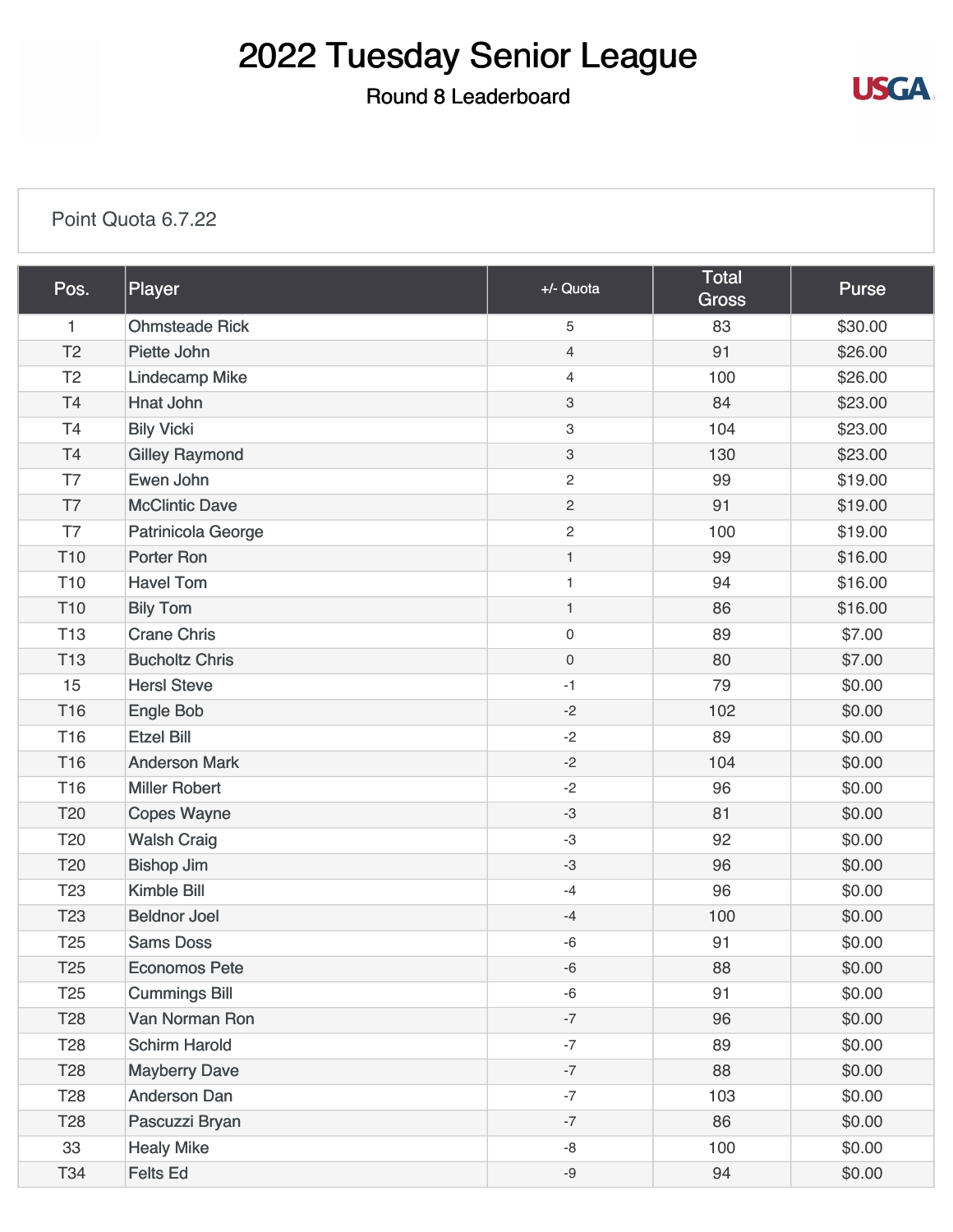## 2022 Tuesday Senior League

### Round 8 Leaderboard



| Total Purse Allocated: \$270.00 |                       |       |     |        |  |
|---------------------------------|-----------------------|-------|-----|--------|--|
| 40                              | <b>Comiskey Kevin</b> | $-14$ | 90  | \$0.00 |  |
| <b>T38</b>                      | Peterson Ray          | $-11$ | 93  | \$0.00 |  |
| <b>T38</b>                      | Hewitt Jyuji          | $-11$ | 98  | \$0.00 |  |
| 37                              | <b>Bury Shelia</b>    | $-10$ | 95  | \$0.00 |  |
| T34                             | <b>Glodek Stan</b>    | $-9$  | 96  | \$0.00 |  |
| T34                             | <b>Miller Karen</b>   | $-9$  | 112 | \$0.00 |  |